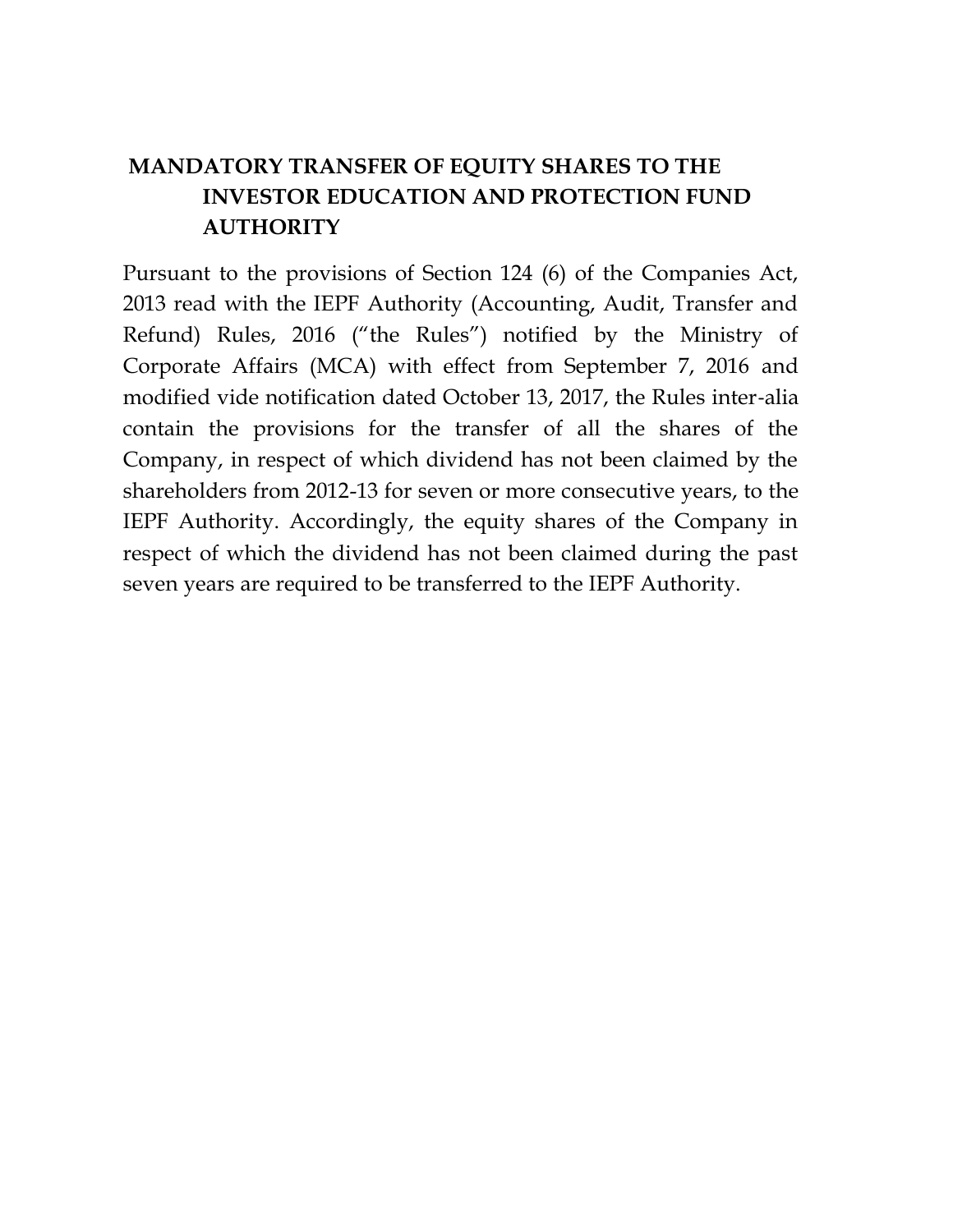|             |                                           |                                | <b>SHARES LIABLE</b> |
|-------------|-------------------------------------------|--------------------------------|----------------------|
| <b>SRNO</b> | <b>DPID-</b><br><b>CLIENTID/FOLIO NO.</b> |                                | TO BE                |
|             |                                           | <b>NAME OF THE SHAREHOLDER</b> | <b>TRANSFERRED</b>   |
|             |                                           |                                | <b>TO IEPF</b>       |
|             | 10043064                                  | KAMNA ASRANI                   | 170                  |
|             | 20043598                                  | <b>DINESH PANCHAL</b>          | 66                   |
|             | 30044114                                  | R N TALUKDAR                   | 66                   |
|             | 4 0044387                                 | <b>ARUN UPADHYAY</b>           | 133                  |
|             | 5 004 54 31                               | MADHAV SUDHEENDRA PUNEKAR      | 66                   |
|             | 60045494                                  | <b>BALIRAM DUBEY</b>           | 66                   |
|             | 7 0045691                                 | R SURYA RAO                    | 66                   |
|             | 80045741                                  | NATUBHAI MOHANLAL PATEL        | 66                   |
|             | 9 0 0 4 6 0 2 3                           | M SUDARSHAN                    | 66                   |
|             | 10 0046079                                | <b>SANJAY PARIKH</b>           | 66                   |
|             | 11 0046341                                | AVANI SANJIV SHAH              | 200                  |
|             | 12 0046344                                | PADMAVATHI YARLAGADDA          | 66                   |
|             | 13 0046651                                | PRAFUL A DESAI                 | 66                   |
|             | 14 0046657                                | <b>ASHU ARUN KAMBLI</b>        | 66                   |
|             | 15 0046842                                | NAYANA V DESAI                 | 66                   |
|             | 16 0046900                                | <b>SANJAY CHOWDHARY</b>        | 66                   |
|             | 17 0047065                                | <b>TEJASH S SHAH</b>           | 66                   |
|             | 18 0047237                                | MANOJ DARIYALAL KATIRA         | 133                  |
|             | 19 0047371                                | RAVI ANAND                     | 333                  |
|             | 20 0047488                                | <b>VAISHALI DIVEKAR</b>        | 66                   |
|             | 21 0047527                                | KIRIT C MEHTA                  | 66                   |
|             | 22 0047536                                | ANAND GOPAL MEHROTRA           | 66                   |
|             | 23 0048115                                | RADHA PALI                     | 66                   |
|             | 24 0048455                                | JITENDER KUMAR                 | 66                   |
|             | 25 0048480                                | <b>RAJESH KUMAR GUPTA</b>      | 66                   |
|             | 26 0048563                                | JOGINDER PAL                   | 66                   |
|             | 27 0048587                                | NIRMAL SOOD                    | 66                   |
|             | 28 0049995                                | K CHANDRGUPTA                  | 333                  |
|             | 29 0050112                                | RAGINI NIGAM                   | 133                  |
|             | 30 0051995                                | YASHAVANTI B                   | 66                   |
|             | 31 0052087                                | LAXMAN SHIVA MENDON            | 133                  |
|             | 32 0052224                                | <b>FREDERIC B PICARDO</b>      | 762                  |
|             | 33 0052300                                | SANDHYA PALIT                  | 66                   |
|             | 34 1201210100395549                       | MO MUSTAK.                     | 66                   |
|             | 35 1202990001191957                       | MANISH NAND KISHORE BEGRAJKA   | 133                  |
|             | 36 AB00008                                | AJAY BHARANIA                  | 101                  |
|             | 37 AR28148                                | <b>ADITI DHAWAN</b>            | 66                   |
|             | 38 AR33558                                | <b>MANISHA A PATEL</b>         | 66                   |
|             | 39 AR34555                                | <b>ANJALI JAIN</b>             | 66                   |
|             | 40 AR36718                                | ANURADHA BHASIN                | 66                   |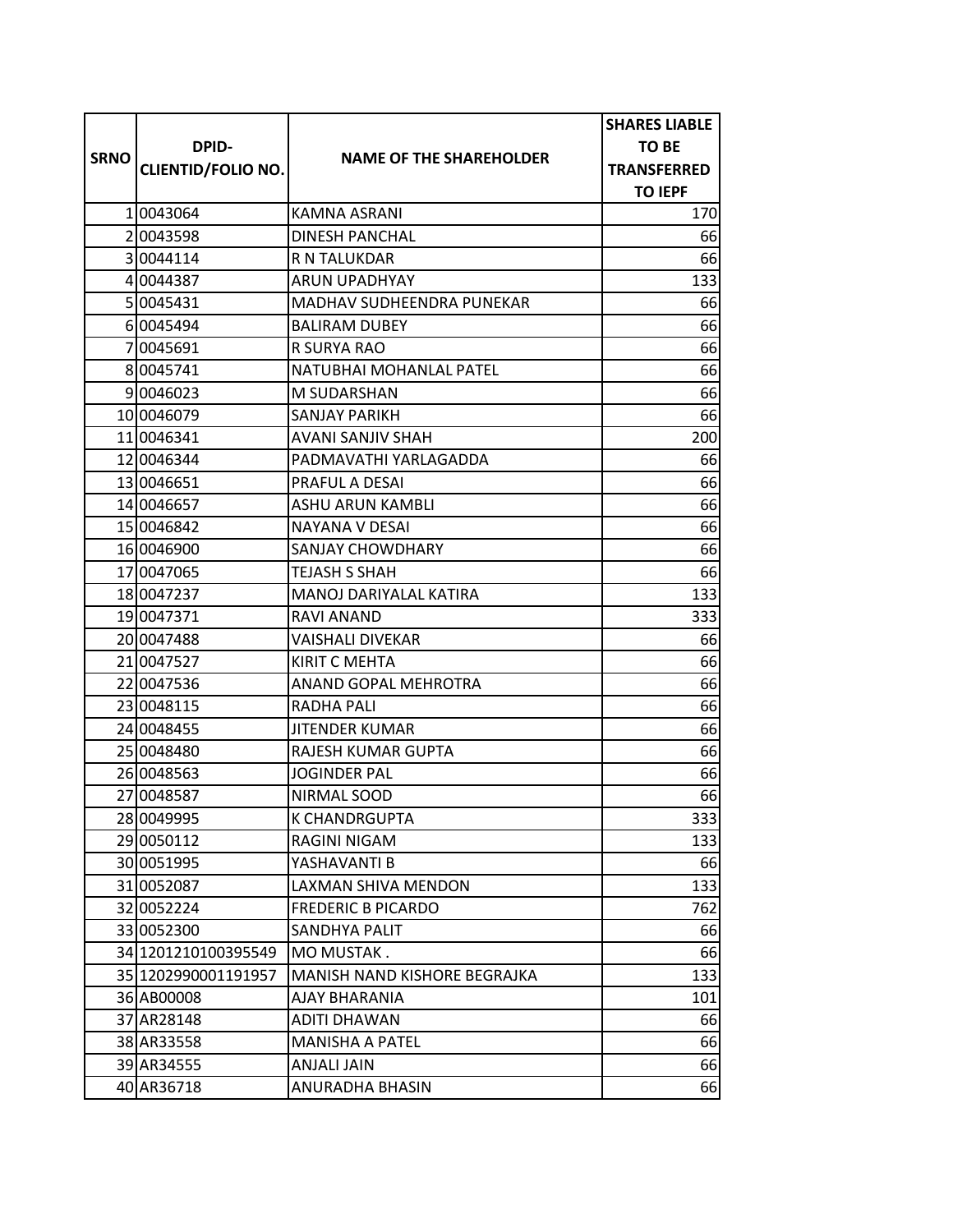| 41 AR39457            | ARJUN UNNIKRISHNAN                    | 66           |
|-----------------------|---------------------------------------|--------------|
| 42 AR40252            | <b>ANIMA MUKTA</b>                    | 66           |
| 43 AR40567            | <b>ARATI DEB</b>                      | 66           |
| 44 AR40972            | A VIJAYA SREE                         | 66           |
| 45 AR42203            | AJAY KUMAR LILHA                      | 66           |
| 46 AR42582            | ABDULKAYUM SULEMANJI SUTARWALA        | 66           |
| 47 ATN0002            | ARUNACHALAM THENAPPA                  | 200          |
| 48 BJ00010            | <b>BHANUMATI K JADAV</b>              | 168          |
| 49 BR26158            | <b>BABULAL SETHI</b>                  | 66           |
| 50 BR29963            | <b>BHARAT KUMAR SURANA</b>            | 66           |
| 51 BR32398            | <b>B VINITA</b>                       | 66           |
| 52 BR39157            | <b>BHUPENDRA VASZ</b>                 | 66           |
| 53 BR40025            | <b>BADAMI</b>                         | 66           |
| 54 BR40425            | <b>BHUSHITA C MARU</b>                | 66           |
| 55 BR42559            | <b>BALRAM CHAUDHARY</b>               | 66           |
| 56 CAP0002            | CHANDRAKANT H ASRANI                  | 168          |
| 57 CR41646            | C N PRABHAVATHI                       | 66           |
| 58 CS00029            | <b>CHANDRIKA SHUKLA</b>               | 168          |
| 59 CS00032            | <b>CHANDRASHEKAR SARAF</b>            | 133          |
| 60 DP00013            | DHRUVKUMAR BHALCHANDRA PATHAK         | 168          |
| 61 DR28819            | DEVI SHARAN SRIVASTAVA                | 66           |
| 62 DR36790            | DEEPAK KUMAR SONY                     | 66           |
| 63 DR39346            | DHARMATMA SINGH BHATTAL               | 66           |
| 64 DR41912            | <b>DEVI CHAND</b>                     | 66           |
| 65 DS00015            | DHANRAJ KANAJI SONI                   | 101          |
| 66 DS00025            | <b>DILIPKUMAR SHAH</b>                | 48           |
| 67 FR30132            | <b>FAIZ PATHAN</b>                    | 66           |
| 68 GR37802            | <b>GANESH SAHOO</b>                   | 66           |
| 69 GR40276            | <b>GEETA PRAKASH OSWAL</b>            | 66           |
| 70 HBN0002            | <b>HAROLD JOSEPH BURROWS</b>          | 504          |
| 71 HR28258            | <b>HARSHIDA PARIKH</b>                | 66           |
| 72 HR35829            | <b>HEMLATA</b>                        | 66           |
| 73 HR38430            | <b>H N JYOTHI</b>                     | 66           |
| 74 IG00003            | <b>INDU GARG</b>                      | 48           |
| 75 IN30020610495524   | ASHOK KUMAR DHINGRA                   | 736          |
| 76 IN30021411990545   | <b>ASHOK SAHU</b>                     | 66           |
|                       | <b>BLUE MOUNTAIN HOLDINGS PRIVATE</b> |              |
| 77   IN30038610025719 | <b>LIMITED</b>                        | 66           |
| 78 IN30039413661132   | D RAVIVARMA SARAVANAN                 | 66           |
| 79 IN30058910123868   | URMILA DEVI AGRAWAL                   | 66           |
| 80 IN30102220876810   | YANALA VENKATESWARLU                  | $\mathbf{1}$ |
| 81 IN30133017299418   | RAM PAUL KHAJURIA                     | 66           |
| 82 IN30155721365836   | ARCHNA MAHESHWARI                     | 66           |
| 83 IN30371910271121   | <b>VUYYURU RAMI REDDY</b>             | $\mathbf{1}$ |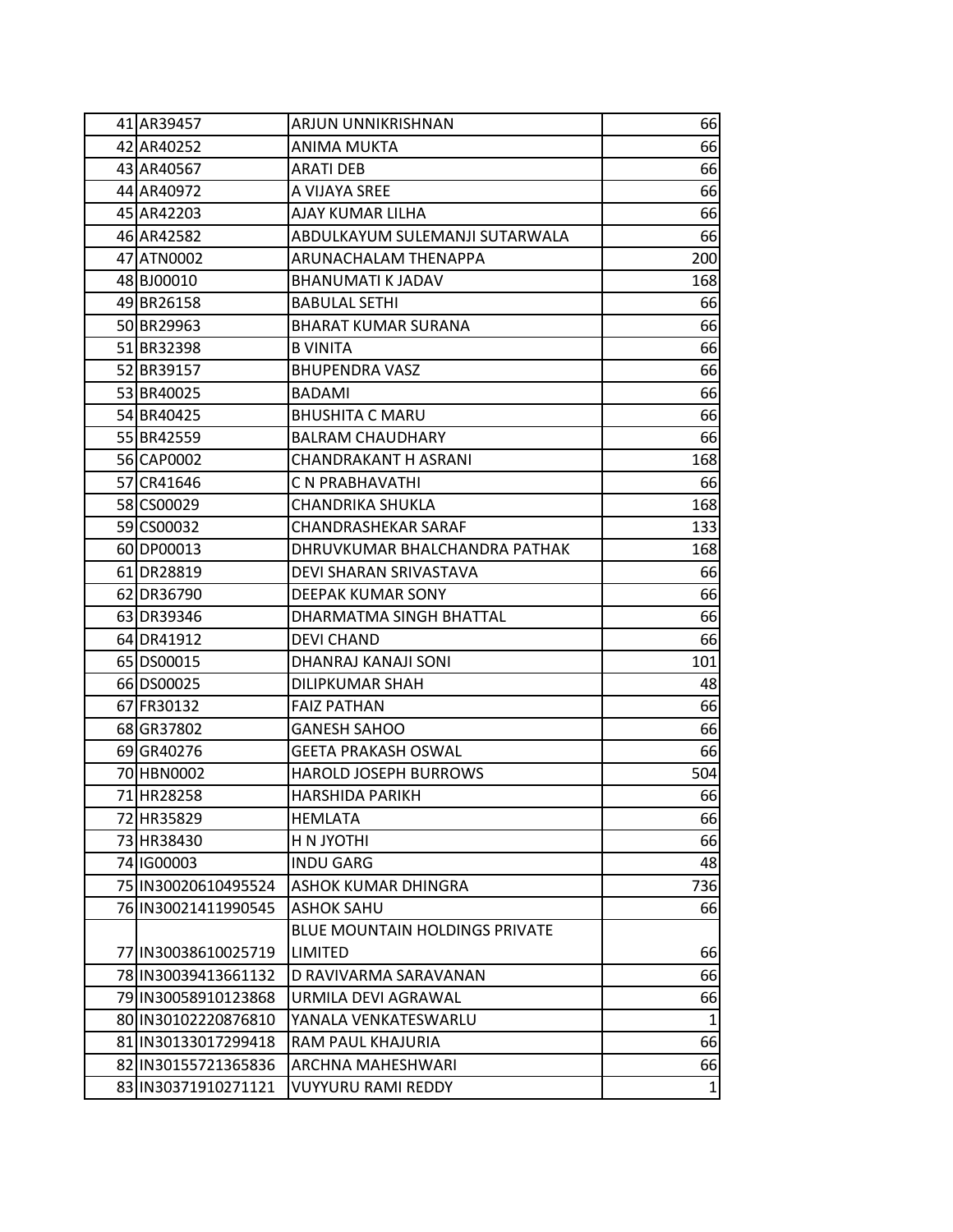| 84 IR31148  | <b>INDERBAN H SHAH</b>         | 66   |
|-------------|--------------------------------|------|
| 85 JP00010  | <b>JAGRUTI PARIKH</b>          | 301  |
| 86 JR25851  | <b>JAGADISH GUPTA</b>          | 66   |
| 87 JR26156  | <b>JAYA CHODHURY</b>           | 66   |
| 88 JR36706  | <b>JATIN BHASIN</b>            | 66   |
| 89 JR39091  | JAYANTILAL RAYCHAND MEHTA      | 66   |
| 90 JR40067  | JEETENDRA KUMAR RAI            | 66   |
| 91 JS00047  | JYOTI SEWANI                   | 66   |
| 92 KH00004  | KATAYOON HOMI HORMUZDI         | 93   |
| 93 KP00002  | <b>KN PRABHUDEV</b>            | 101  |
| 94 KR32513  | <b>KANTA BEN PATEL</b>         | 66   |
| 95 KR35119  | <b>KISHANBHAI C SHAH</b>       | 66   |
| 96 KR36509  | KAILASH KUMAR                  | 66   |
| 97 KR37795  | <b>KAJAL TOLIA</b>             | 66   |
| 98 KR38705  | <b>KAMAL MEHRA</b>             | 66   |
| 99 KR39944  | <b>KESHARDEV CHARMA</b>        | 66   |
| 100 KR42303 | KRISHNA PILLAI M K             | 66   |
| 101 KR42367 | L N S RAJAN                    | 66   |
| 102 KR42404 | KRISHNAM RAJU PENUMATCHA       | 66   |
| 103 KSN0009 | KOLAZHI RAMAIYER VAIDYANATHA S | 72   |
| 104 LG00009 | LOKNATH GUPTA                  | 200  |
| 105 LLN0001 | <b>LEONARD TRAVIS LEWIS</b>    | 1170 |
| 106 LP00005 | LENKATTAATNAM POLISETTY        | 200  |
| 107 LR30133 | LOVINA DMELLO                  | 66   |
| 108 MR25169 | <b>MAHESH B MISTRY</b>         | 66   |
| 109 MR25699 | M CHANDANA BALA                | 66   |
| 110 MR30032 | MADHUSUDHANARAO KORADA         | 66   |
| 111 MR30588 | <b>MANOJ N KHONA</b>           | 66   |
| 112 MR32872 | MAHIPAT A PAREKH               | 66   |
| 113 MR36772 | <b>MIRA GUPTA</b>              | 66   |
| 114 MR37530 | <b>MARY ANTONY</b>             | 66   |
| 115 MR38241 | <b>MEERA SINGH</b>             | 66   |
| 116 MR38432 | M KOMATHI                      | 66   |
| 117 MR39421 | <b>MANOHAR DEVJI VAITY</b>     | 66   |
| 118 MR40207 | <b>MAMTA RANI</b>              | 66   |
| 119 MR41074 | MURALI KRISHNA DABBIRU         | 66   |
| 120 MR41291 | MALYADRI KINNERA               | 66   |
| 121 MR41551 | <b>MAMATA GUPTA</b>            | 66   |
| 122 MYN0001 | MOHAMMAD YACOOB YOUSUF         | 1004 |
| 123 NBN0001 | <b>NANAK S BHAGIA</b>          | 1266 |
| 124 NR00012 | NIRMALABEN M RAVAL             | 21   |
| 125 NR32956 | NAYNA A MEHTA                  | 66   |
| 126 NR35255 | NEELAM WADHWA                  | 66   |
| 127 NR35914 | NANAIYALAL MOHANLAL RANA       | 66   |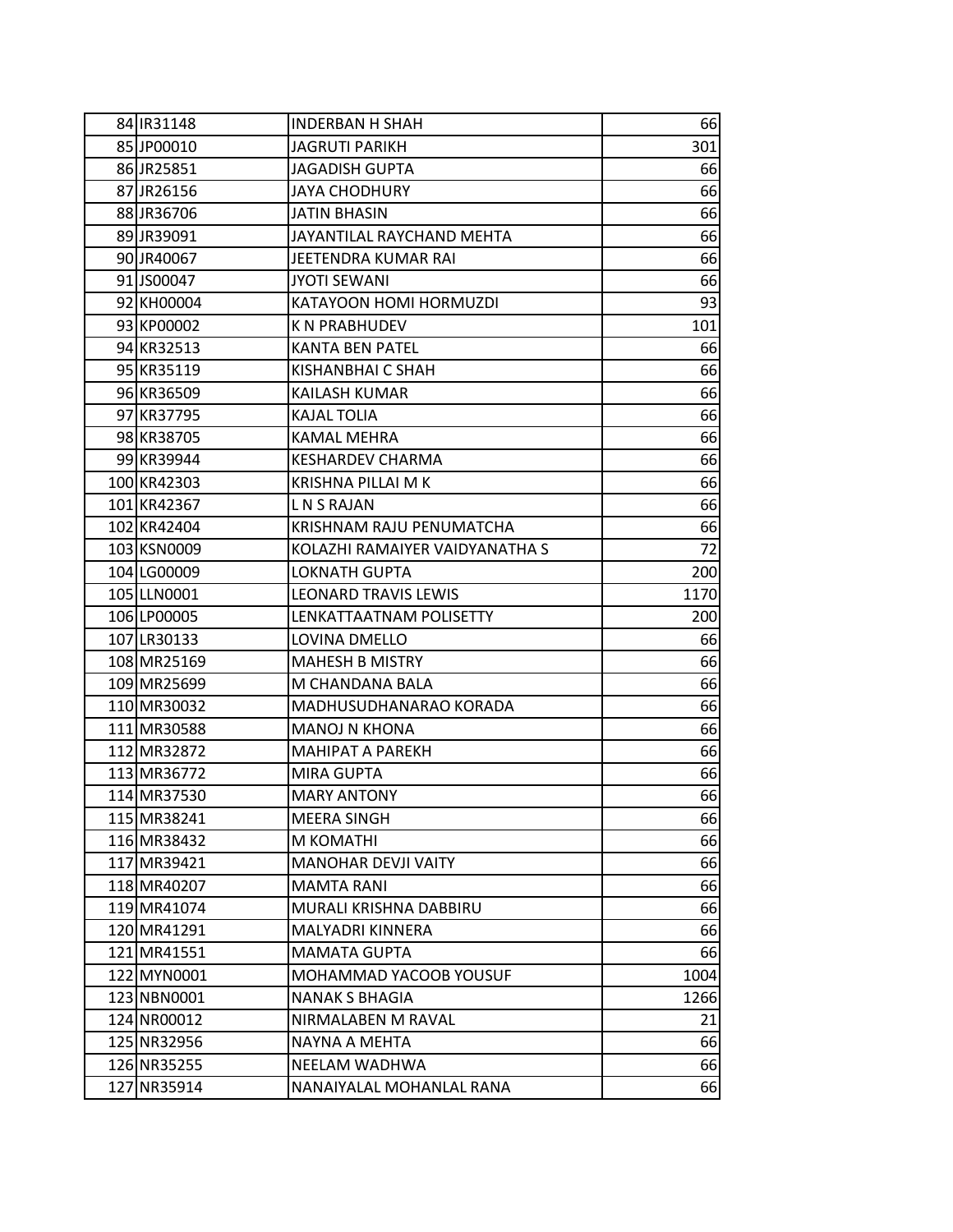| 128 NR37794 | NILESH TOLIA               | 66   |
|-------------|----------------------------|------|
| 129 NR39551 | NIRMAL SOOD                | 66   |
| 130 OR26150 | OM PRAKASH SAHU            | 66   |
| 131 PP00025 | PRAHLAD PATEL              | 96   |
| 132 PR27000 | PUSHPADEVI OSWAL           | 66   |
| 133 PR27080 | PRITHU RAJ SINGH           | 66   |
| 134 PR27412 | PRADIP SOPANJI DHAKATE     | 66   |
| 135 PR30768 | PADMAJA KALAPALA           | 66   |
| 136 PR33646 | PRAKASH DESAI              | 66   |
| 137 PR40064 | PALAKOLLU PRASUNAMBA       | 66   |
| 138 PR40929 | PRABHAKARRAO MANDAVA       | 66   |
| 139 PS00006 | PAHILAJ SEWANI             | 66   |
| 140 PS00088 | PARESH B SHAH              | 200  |
| 141 RA00047 | REKHA AGARWAL              | 200  |
| 142 RB00030 | RANJIT M BARADIA           | 66   |
| 143 RB00031 | RANJU DEVI BOTHRA          | 346  |
| 144 RMN0003 | RAMESH BANTVAL MALLYA      | 200  |
| 145 RP24976 | RAJMOHAN PILLAI JANARDANAN | 1333 |
| 146 RR27721 | RAGINI JAIWAL              | 66   |
| 147 RR32525 | ROOPAL BHARATKUMAR SHAH    | 66   |
| 148 RR36782 | RAM GOPAL SUREKHA          | 66   |
| 149 RR36988 | RAJ KUMARI GUPTA           | 66   |
| 150 RR38242 | <b>RICHA SINGH</b>         | 66   |
| 151 RR39555 | RAJ MOHAN PRABHU           | 66   |
| 152 RR41370 | RAMAKANT KASAT             | 66   |
| 153 RR42697 | RENU YADAV                 | 66   |
| 154 RR42883 | RAM PRAKASH                | 66   |
| 155 RS00094 | RUPAL LALBHAI SHAH         | 34   |
| 156 RSN0006 | RAMNIKLAL RATILAL SONI     | 1008 |
| 157 SD00067 | <b>SITA DEVI</b>           | 26   |
| 158 SG00045 | <b>SUBHASH GUPTA</b>       | 26   |
| 159 SR25944 | SARITA SAHAY               | 66   |
| 160 SR26420 | SHOBHA GOUAL               | 66   |
| 161 SR36712 | SANTOSH BHASIN             | 66   |
| 162 SR39108 | SHARMILA TAHILRAMANI       | 66   |
| 163 SR39159 | <b>SONALIT GANDHI</b>      | 66   |
| 164 SR39880 | SRIHARI NALLA              | 66   |
| 165 SR40500 | <b>SK HASIJA</b>           | 66   |
| 166 SR40639 | SHANTA SHARMA              | 66   |
| 167 SR41846 | SWARAJAYALAKSHMI AMARA     | 66   |
| 168 SR41911 | SANKAR LAL MEWARA          | 66   |
| 169 SR42019 | SANJU PRAKASH              | 66   |
| 170 SR42337 | SHYAMALA SURESH BABU       | 66   |
| 171 SR42781 | <b>SHARFI BAI</b>          | 66   |